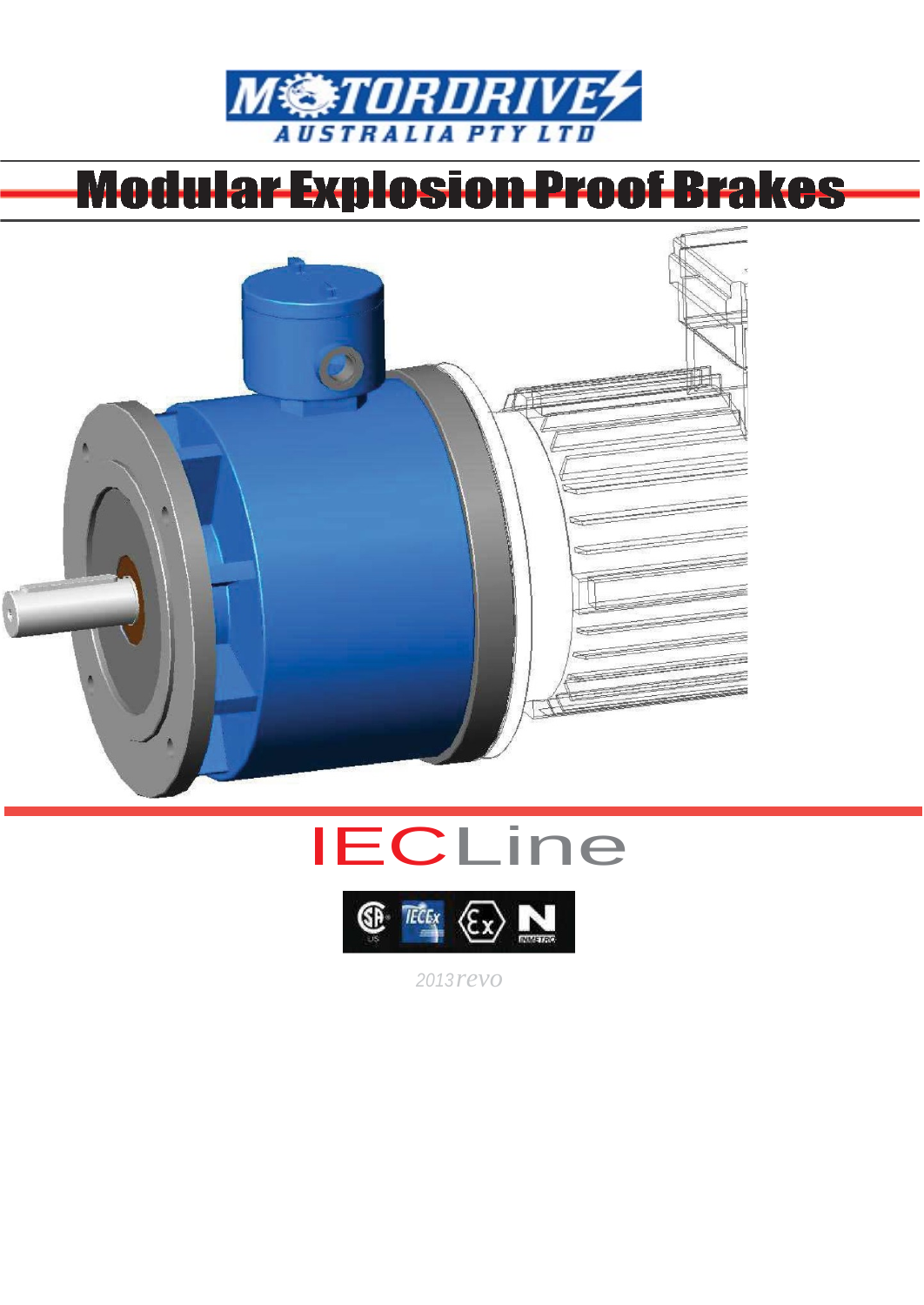## **About Our Brakes**

The Motordrives brake assembly is manufactured in Italy.

The Italian manufacture invented the modular ATEX brake system 2005. The idea was based on the market demand of an easy solution to make a brake motor without modification- tion of the motors or extension of the certificates.

With more than 30 years of experience in manufacturing brakes, they defined a new oversized standard, able to guarantee a range of modular brakes designed for heavy duty.

More than 35 controls made in the production process make each brake as a master piece. All the components are tested 100%, all the working parameters controlled with functional tests made on each brake.

The range is in continuous development in order to make the quality and performance better and better.

For hoisting, travelling, positioning in Hazardous location the brakes are the safe and reliable solution.

The brake is an **innovative** modular flameproof spring applied disc brake unit.

The new concept is to apply an independent brake unit to a standard flanged explosion proof motor or to a transmission unit. The flanges input and output follow both IEC or NEMA standards. The brakes are certified as independent components. It means that there are not coupling procedures in order to define the certification.

The brake is available in B5 flange face to face version (IEC 63 to 280 ), NEMA standards (56 to 405) and compact version for mounting in the rear part of a motor or to a transmission unit. This catalogue is related to IEC Line.

The assembling is very **fast**.

Choosing the our brake, it's very **easy** to make an explosion proof brake motor, reducing costs and delivery time.

The performance of the brakes is particularly high and the **strong** structure makes them suitable for very heavy duty and for every kind of application (hoisting, travelling, positioning...). The brakes **don't need periodical maintenance** such as adjustment of gap on work site.

The braking torque values are included between 5 to 2000 Nm (depending on frames) and the electromagnets fitted inside the brakes can be AC three phase or DC for IEC and DC for NEMA.

The **cost** of a standard explosion proof motor plus the brake is considerably **lower** than an explosion proof brake motor and the delivery time and reliability are much better.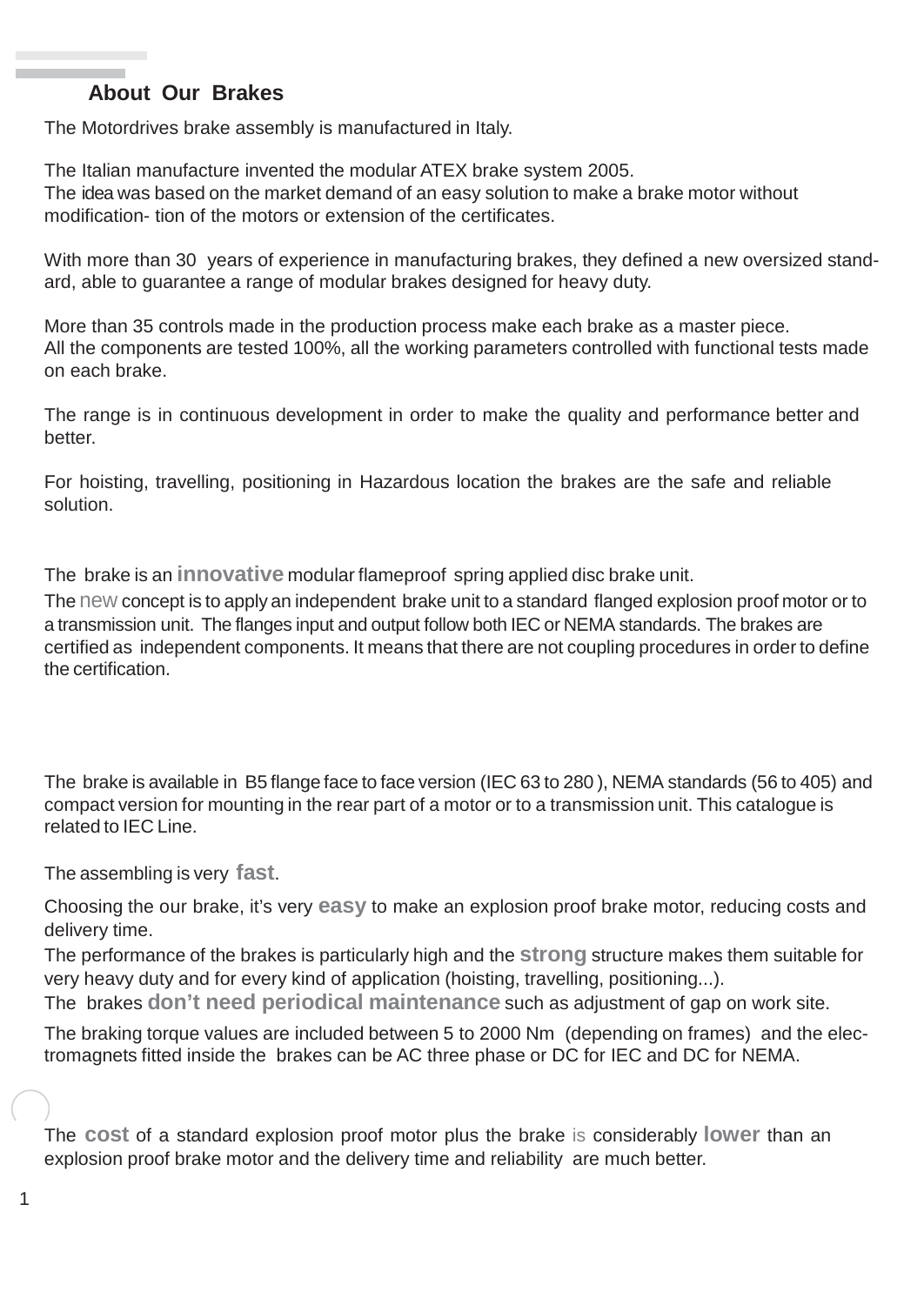

**Application example**

*Standard B5 motor* + *brake* + *gearbox unit* 





# **Main Characteristics**

-PATENT pending design and concept system

-Three phase AC (IEC 80 to 160) or single phase DC electromagnets

- -Totally closed
- -IP66

-Power supply VAC24 to 690 50-60Hz three phase or VDC 24 to 300.

-F class insulation

-Thermally protected with dual metal protectors as standard

-Large terminal box with terminal board and fitted in rectifier (DC only)

- -Very high resistance structure
- -Designed for S1 duty without ventilation

# **Standards**

The brakes are designed and approved for the following directives:

- ATEX Directive *ATEX 94/9/CE-ATEX 95,*Group II 2GD category - Group I M2 category, in compliance with the norms*EN 60079-1:2007, EN 60079-0:2009, EN 60079-31:2009* CERTIFICATE **INERIS06 ATEX 0047 additions 01,02,03,04,05**

- INMETRO Directive ABNT NBR IEC 60079-0:2008ABNT NBR IEC 60079-1:2009 CERTIFICATE **NCC Certificate N° NCC 11.0574 X**

- IEC Ex Directive IEC 60079-0 : 2007-10 IEC 60079-1 : 2007-04 IEC 60079-31 : 2008 Groups I, II, III CERTIFICATE **IECEx INE 11.0037X**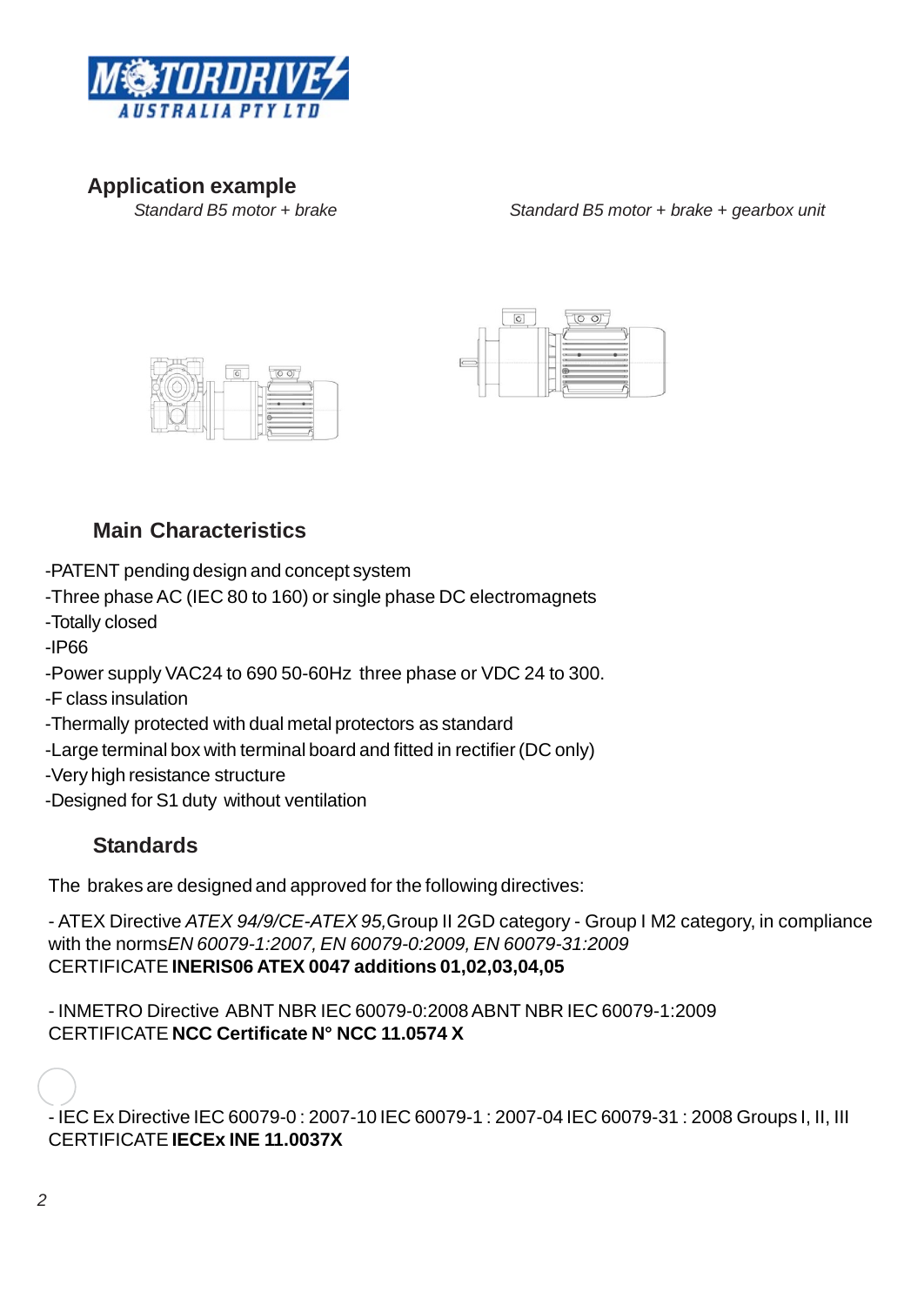

# **Certificates and available protection classes**

For each certification of the brakes there are different protection levels available as follows

#### *ATEX IEC Ex*



**GAS**  *CAS* II 2 G Ex d II P 1 T P 2 Gb Tamb.:  $-50^{\circ}$ C  $\div$   $+55$  (for T5 Tamb: +60°C) or -20°C  $\div$  +55( for T5 Tamb: +60°C).

DUSTS II 2 D Ex tb IIIC T P 3 Db IP66 Tamb. : -50°C ÷ +55( for classe T100°C Tamb: +60°C) or -20°C  $\div$  +55( for class T100°C Tamb: +60°C).

GAS and DUST II 2 GD Ex d II P 1 T P 2 Gb Ex tb IIIC T P 3 Db IP66 Tamb. : -50°C  $\div$  +55( for class T5 or T100°C Tamb: +60°C) or -20°C  $\div$  +55( for class T5 or T100°C Tamb: +60°C).

I M2 Ex d I Mb Tamb. : -50°C ÷ +55°C oppure -20°C ÷+55°C

Pn are subjected to the following variations:

P1 for GAS groups if:  $-P1 = B$ : gas group IIB.  $-P1 = C$ : gas group IIC.

P2/P3 for temperature classes/surface temperature:

- $-$  P2 = T3 P3 = T200 $^{\circ}$ C
- $-$  P2 = T4 P3 = T135 $^{\circ}$ C
- $-$  P2 = T5 P3 = T100°C
- $-50^{\circ}$ C  $\div$  + 55°C (for class T5 o T100°C Tamb: +60°C) = Amb Temp.
- $-20^{\circ}$ C  $\div$  + 55°C (for class T5 o T100°C Tamb: +60°C)= Amb temp for frames 250/280

T.cable : 80°C= Cable temperature

» Category: 2G / 2D /2GD

- » Type of protection: Ex d / Ex tD A21
- » Enclosure group: II B / II C
- » Temperature class: T3 / T4 / T5
- » Maximum surface temperature: T200°C / T135°C / T100°C
- » Protection mode: IP66

» Ambient temperature -50°C +55°C (available as option on frames 63 to 225) or -20 +55°C (standard for frames 63 to 280)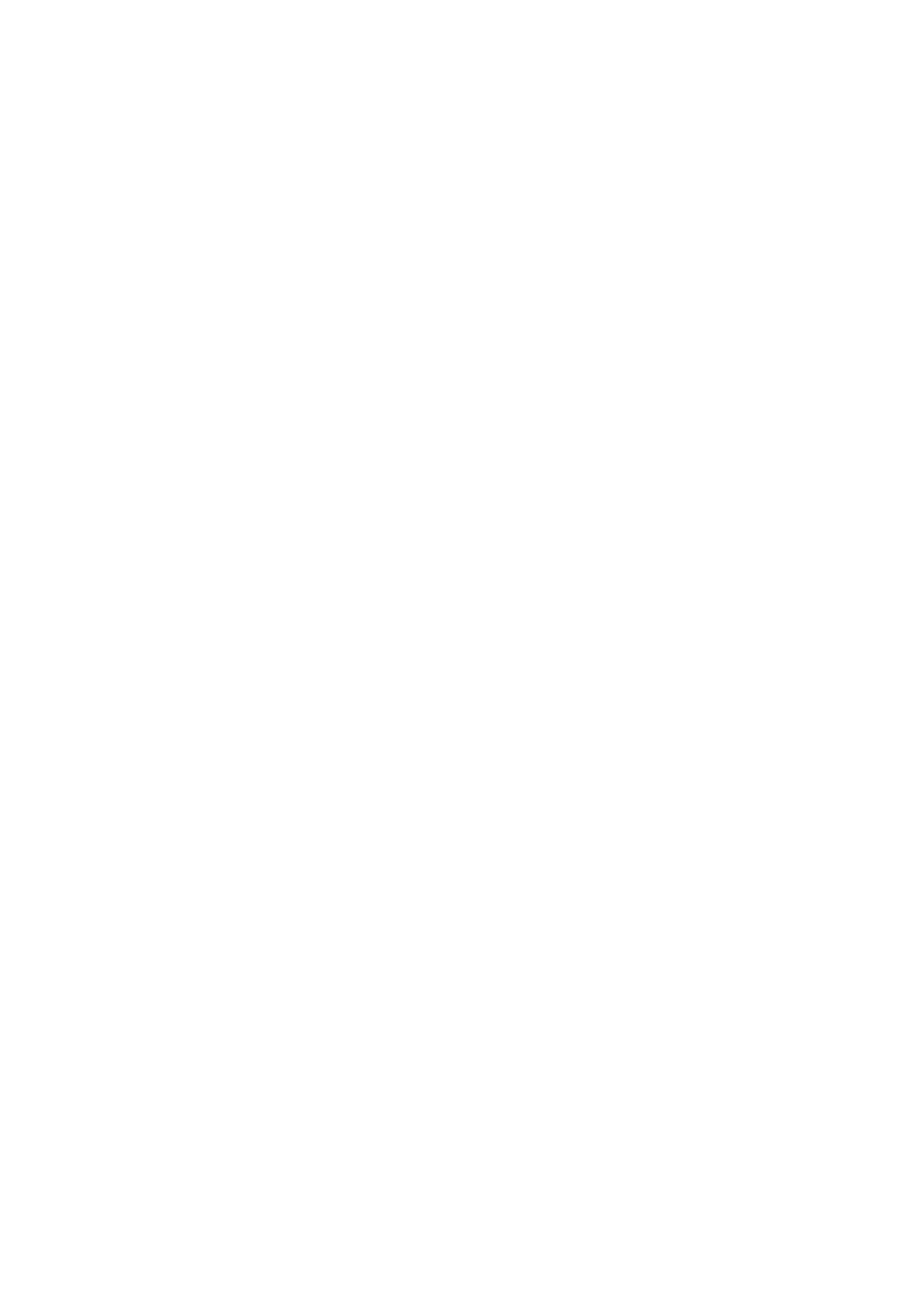

# **Options**

- Hand release (not available for IEC frames 250 and 280)
- Ready for hand release kit
- PTC thermistors
- Anti condensation heaters





- Switch on brake opening or on hand release
- Special flange coupling

*Hand release Hand release ready*

# **Ordering a brake**

For ordering a brake it's necessary to supply the following information:

- 1) Type of certification required and protection classes needed
- 2) Input and output flange / shafts dimensions
- 3) If AC or DC
- 4) Voltage needed
- 5) Brake torque required
- 6) Options required

All the brakes are available in different voltages and brake torque values

Please see the performance data in order to correctly identify the brake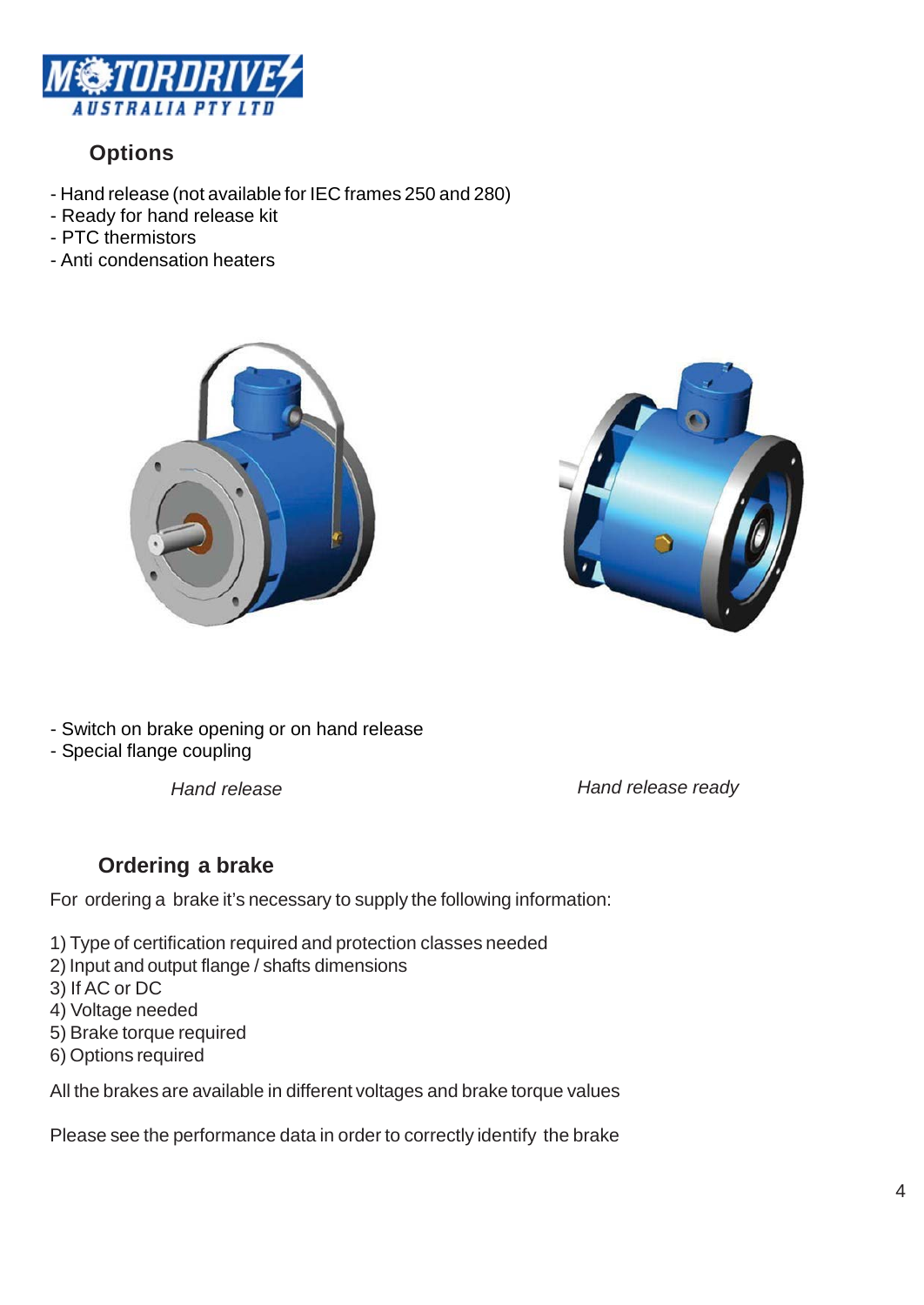

# **Technical data**

#### **General information**

The spring-applied brake is a single-disk brake with two friction surfaces.

The compression springs create the braking torque by friction locking. The brake is released electromag- netically.

The spring-applied brake is designed for the conversion of mechanical work and kinetic energy in heating. For operation characteristics see related paragraph.

### **Manual release (not applicable for IEC 250 and 280)**

The manual release is an option available, it gives the possibility to release the brake in absence of current. It is a mechanical lever mounted on 2 fulcrums points moving the mobile anchor.

#### **Micro switch**

The brakes can be equipped with a micro switch for air-gap or wear monitoring or for hand release opening monitoring. The user must provide the corresponding electrical connection.

#### **Thermistors**

All the brakes are equipped with a PTO thermal protection with temperature limit related to the temperature class of the brake required. It must always be connected when operating in order to prevent extra heating in hazardous areas.

In alternative, we can apply a PTC thermistor to have a constant monitoring of the brake temperature through an external PLC.

#### **Performance Data (IEC version)**

|              | <b>Nm</b>   |     | VA    | Engagement time (ms) |        | Braking time [ms]                          |                 | Maximim RPM |         |         |
|--------------|-------------|-----|-------|----------------------|--------|--------------------------------------------|-----------------|-------------|---------|---------|
| <b>FRAME</b> | (min\max)   | W   | AC    | AC 3 PH.             | DC     | <b>DC</b> Brake                            | AC <sub>3</sub> |             |         |         |
|              |             | DC) | (3ph) | Type                 | Type   | <b>AC Switching</b><br><b>DC Switching</b> |                 | Phase       | Duty S1 | Duty S3 |
| 71           | $3\sqrt{8}$ | 40  | na    |                      | 12     | 20                                         | 120             |             | 3600    | 4320    |
| $80 - 90$    | 12\22       | 50  | 100   | 18                   | $20*$  | 40                                         | 240             | 8           | 3600    | 4320    |
| 100          | 20\40       | 80  | 240   | 18                   | $25*$  | 90                                         | 540             | 9           | 3600    | 4000    |
| 112          | 30\60       | 80  | 240   | 18                   | $25*$  | 90                                         | 540             | 9           | 3600    | 4000    |
| 132          | 70\150      | 105 | 320   | 23                   | $30*$  | 180                                        | 1080            | 12          | 3600    | 4000    |
| 160          | 100\160     | 105 | 320   | 23                   | $30*$  | 180                                        | 1080            | 12          | 2800    | 2900    |
| 180          | 180\335     | 180 | na    |                      | $90*$  | 230                                        | 2300            |             | 2500    | 2800    |
| 200-225      | 300\460     | 180 | na    |                      | $90*$  | 230                                        | 2300            |             | 2500    | 2800    |
| 250          | 700\1000    | 210 | na    |                      | $160*$ | 360                                        | 3800            |             | 1800    | 2200    |
| 280          | 700\1200    | 210 | na    |                      | $160*$ | 360                                        | 3800            |             | 1800    | 2200    |

\* values obtained with rectifier type WR2008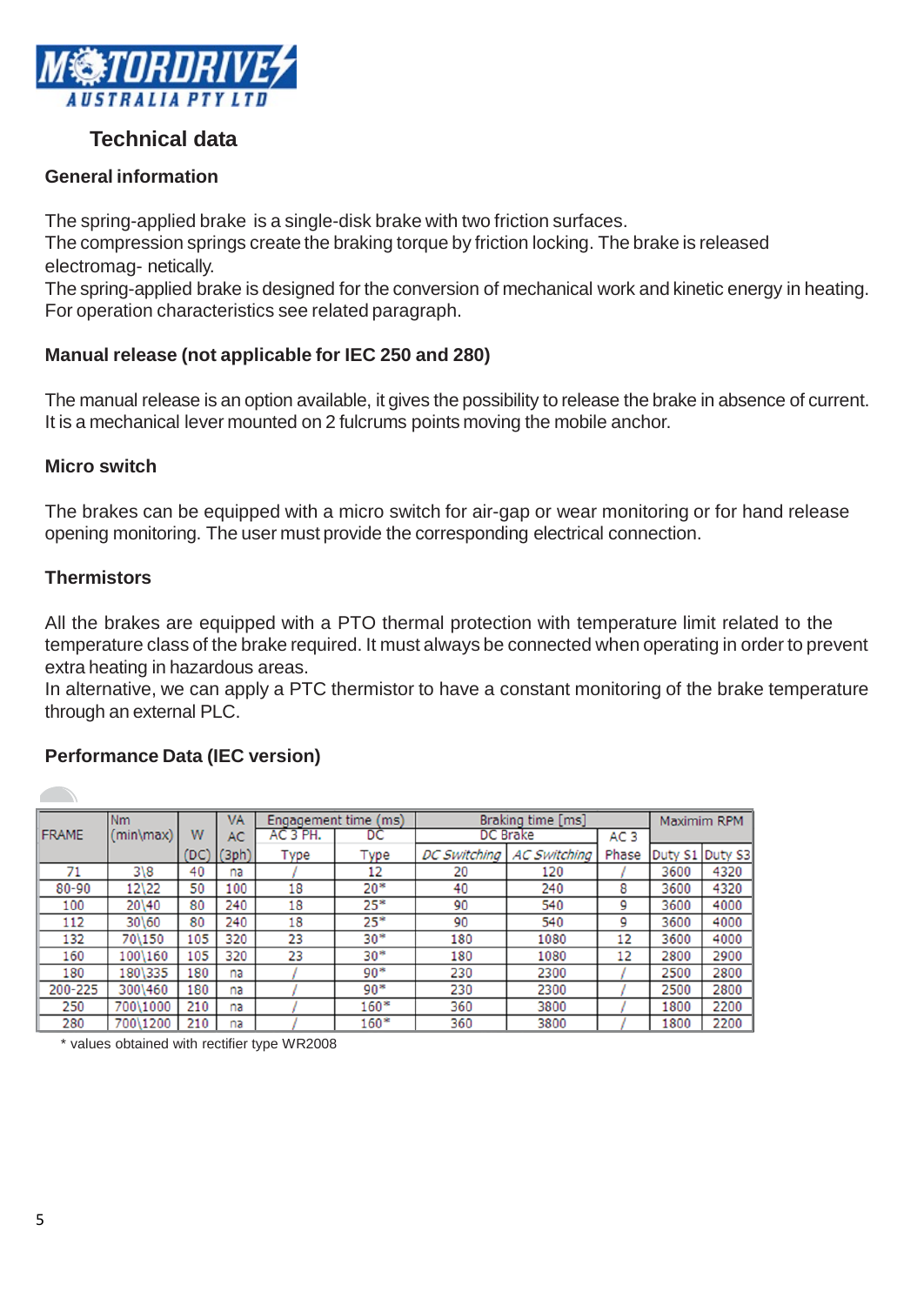## **Technical data Loads**

The IEC brake line is designed to be mounted in front of a flanged motor; the bearing used in the input shaft has the only function to support the coupling between the motor and brake shafts and cannot be subjected to additional axial or radial loads. The output shaft admissible radial loads of IEC brake line are described in the following tab.

| Frame   | N    | Load at shaft center |
|---------|------|----------------------|
| 63-71   | 250  |                      |
| 80-90   | 380  | N                    |
| 100-112 | 550  | max                  |
| 132-160 | 790  |                      |
| 180-225 | 1700 |                      |
| 250-280 | 3400 |                      |



#### **Braking time**

The brakes are suitable for application with disk sliding of the disk of 0,5 seconds maximum. In case of longer time of sliding of the disk calculation, please contact us.

You can use the following formula in order to define the braking time:

J tot x n tx

**Jtot**: inertia moment at the motor shaft (Kgm<sup>2</sup>) **n:** speed r.p.m.

 $9.55$  (Mf  $\pm$  Mload)

+

#### 1000

**Mf**: braking moment (Nm) **tx:** brake time response (ms) **Mload:** resistent moment to the load applied (Nm), positive or negative depending on concordance with braking moment.

Note: for calculation of sliding time of the disc, consider the "tx" value at "0" .

# **Brake choice**

#### **AC or DC?**

When you choose a brake, it is important to define which version is better suitable for your applica- tion and/or for your electrical equipment.

The 3 phase version is very quick both in engagement and braking times, so it is suggested for application where there are high number of cycles per hour.

Since this brake is very quick it also creates more impact vibration in starting and braking operation compared to DC.

The 3 phase brake is suitable to be connected direct on line with the same voltage of the motor you have and without rectifier and it is available with voltages from VAC24 up to VAC690 Hz 50 or 60.

The DC version has a smooth perfromance, but can also be quick using a special rectifier for fast braking connection cutting the DC current.

It is available from 24 to 300 VDC with rectifier. 6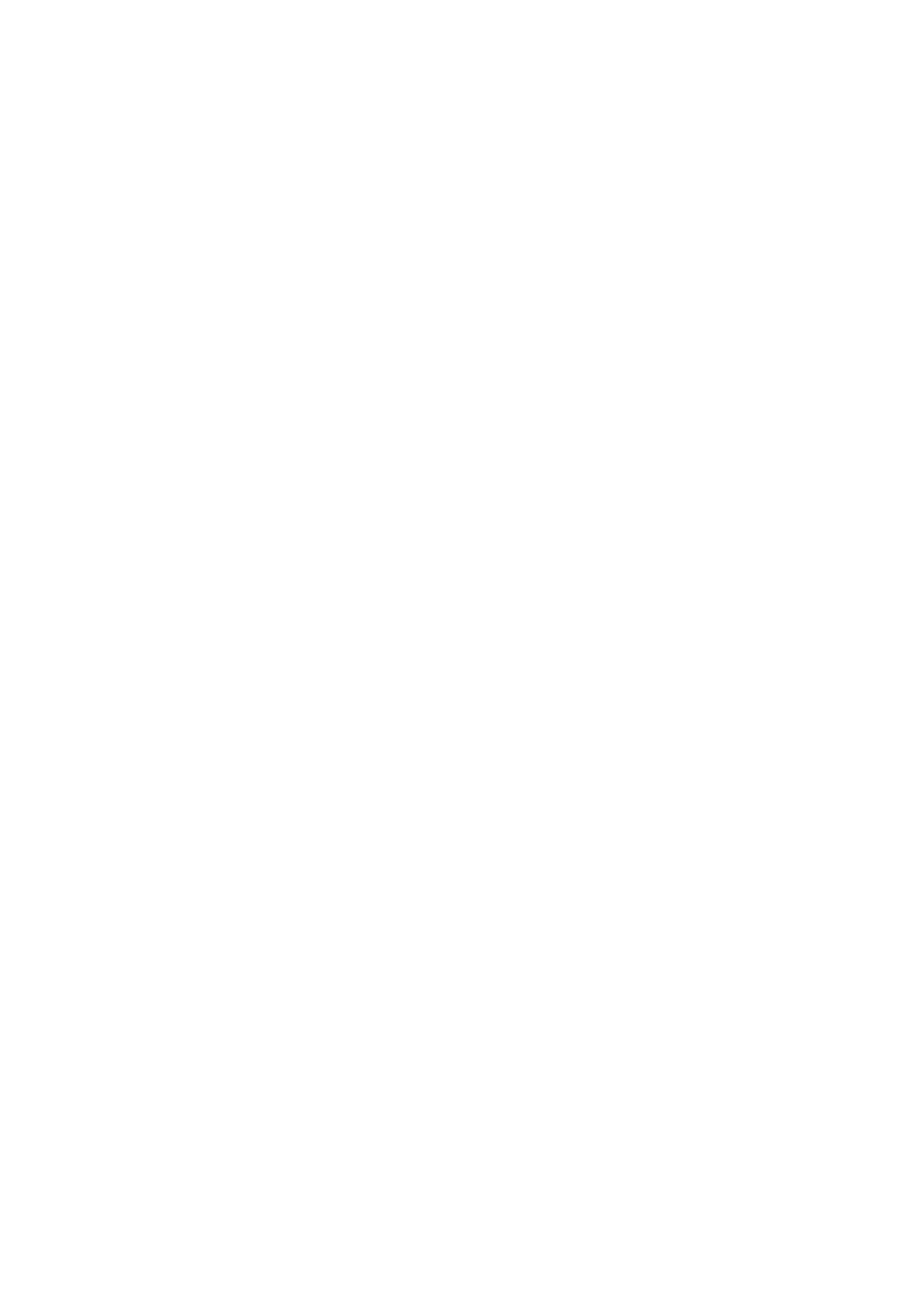# **Brake choice**

### **Dimensioning**

The size of the brake is mainly determined by the braking torque and the relevant inertia of the load, braking time, speed, number of starts per hour.

The calculation of the brakes is generally related to the permissible friction energy. Since the brake is an explosion proof unit, we simply defined a limit related to the maximum permissible sliding time of the disc in dynamic application (see page 6 for more details).

This solution gives a simple parameter to choose the brake in a correct, easy and safe way.

If the brake is used as parking brake (coupled with a motor used with inverter), the calculation is not relevant except the value of brake torque necessary; we suggest always considering a brake torque between 1,5 and 2,3 times the motor torque.

For further information or exact brake calculation choice, please contact us.

#### **Versions**

The brakes are available in 3 main construction executions:

- IEC dimension for front mounting on B5 motor and output B5 or B14 or reduced B5

- NEMA dimension for front mounting on nema motor (for dimensions please contact us)

- Closed version for mounting in the rear side of a motor prepared for it.

Except these configurations, we can manufacture customized versions with output flanges and shafts made on specific request.

#### **Voltages**

#### *AC 3ph Brakes*

TheAC 3ph brakes work in star/delta configuration like a common 3ph motor - the standard voltage is 230/ 400 V 50Hz.

We can produce any AC voltage, 50 or 60 Hz with maximum 600V. The voltage tolerance on the nominal one is +/- 5% on standard brakes. Different tolerance can be supplied on request.

#### *DC Brakes*

The DC brakes are supplied as standard rectifier inside the terminal box in order to supply the brake with 2x AC phases. The standard voltage is DC 195 with 400 VAC to the rectifier. We can produce different voltages on request with a maximum of 300VDC coil.

DC brakes are star supplied with WR2008 half wave rectifier providing fast engagement and braking times.

Different rectifiers can be supplied for special applications.